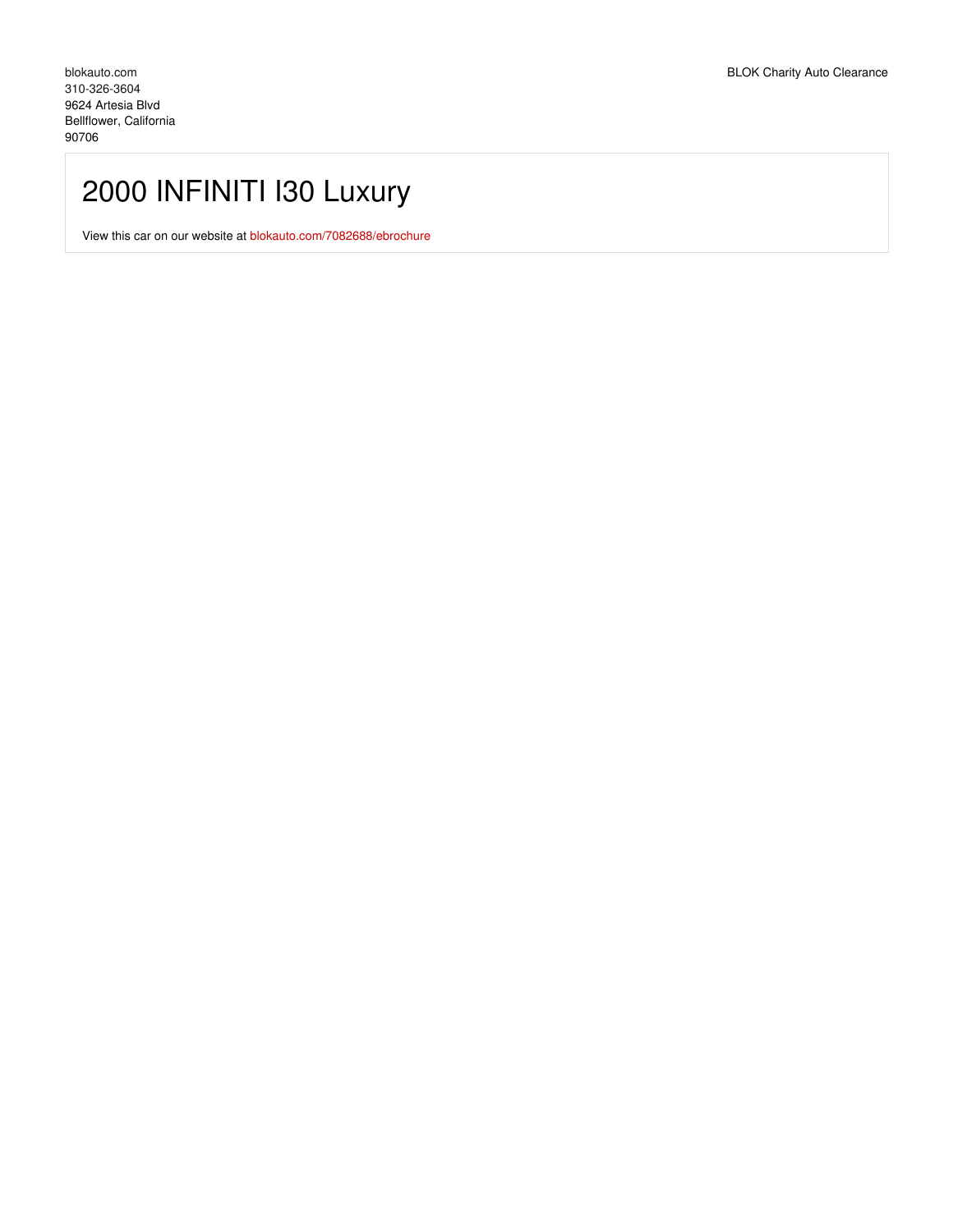



# Our Price **\$3,600**

## **Specifications:**

| Year:             | 2000                              |
|-------------------|-----------------------------------|
| VIN:              | JNKCA31A8YT112427                 |
| Make:             | <b>INFINITI</b>                   |
| Stock:            | 76762                             |
| Model/Trim:       | <b>130 Luxury</b>                 |
| <b>Condition:</b> | Pre-Owned                         |
| Body:             | Sedan                             |
| <b>Exterior:</b>  | Monterey Green Pearl              |
| Engine:           | 3.0L DOHC SMPI 24-valve V6 engine |
| Interior:         | Leather                           |
| Transmission:     | Auto                              |
| Mileage:          | 1                                 |
| Drivetrain:       | <b>Front Wheel Drive</b>          |
| Economy:          | City 20 / Highway 28              |

## **This particular Vehicle's true mileage is unknown (TMU).**

Please call or e-mail to check availability!!! All of our vehicles are available for purchase Monday through Sunday from 8:00am-5:00pm. Please note we do not offer any financing and/or payment plans of any kind. For more information, please call (310)-326- 3604 and press 1 for the sales department. We are currently not having any auctions on Saturdays due to Covid 19.

WHEN CALLING THE SALES DEPARTMENT, PLEASE PROVIDE THE STOCK NUMBER FOR THE VEHICLE YOU ARE INTERESTED IN!!!

WE HAVE 300+ CARS AT OUR LOCATION!!! WE RECEIVE NEW CARS EVERY WEEK AND OUR WEBSITE IS UPDATED ON A DAILY BASIS!!!

VISIT WWW.BLOKAUTO.COM TO SEE OUR FULL INVENTORY!!!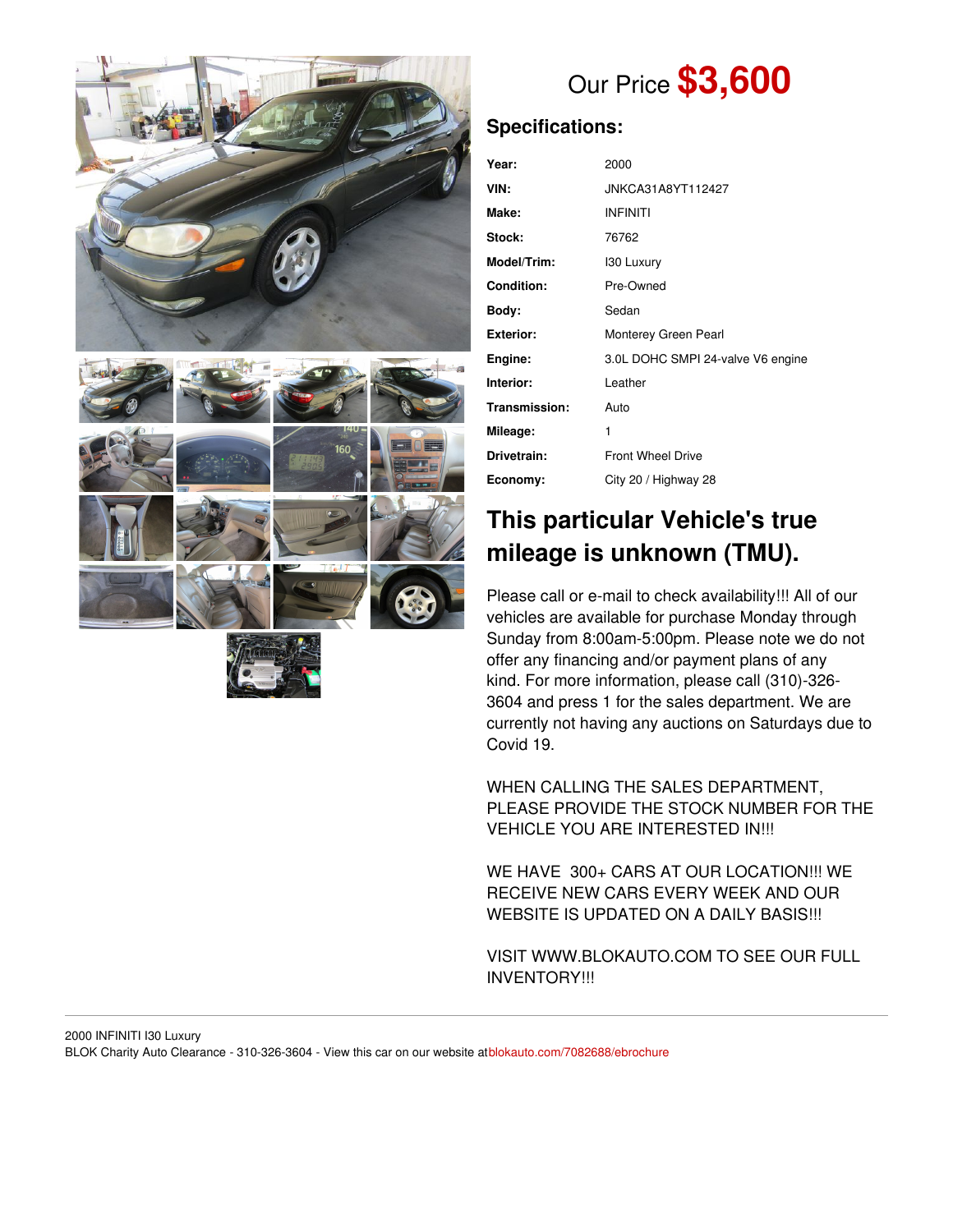

#### 2000 INFINITI I30 Luxury

BLOK Charity Auto Clearance - 310-326-3604 - View this car on our website at[blokauto.com/7082688/ebrochure](https://blokauto.com/vehicle/7082688/2000-infiniti-i30-luxury-bellflower-california-90706/7082688/ebrochure)

## **Installed Options**

### **Interior**

- 200-watt 7-speaker Bose audio system w/woofer
- 4-way front/2-way rear outboard adjustable/active head restraints
- 4-way pwr passenger seat- 5-cupholders
- 60/40 split folding rear seats w/locking seatbacks
- 8-way pwr driver seat w/adjustable lumbar support, memory seat, automatic entry/exit system
- AM/FM stereo w/cassette/in-dash compact disc player Analog clock
- Automatic anti-glare rearview mirror- Automatic temp control
- Center console-inc: integrated height adjustable armrest, storage tray
- Cruise control w/steering wheel mounted controls
- Cut-pile carpeting w/matching front/rear floor mats
- Dual in-glass antenna w/diversity system- Dual sunvisors w/extenders, illum vanity mirrors
- Fold down rear center armrest- Front door map pockets
- Front door panel-mounted tweeters- Front seatback map pockets
- Warning lights-inc: low washer fluid/low fuel/door ajar/tail lamp out
- Vehicle security system w/immobilizer- Trunk cargo net- Tilt steering column
- Retained pwr for windows/sunroof
- Remote keyless entry w/2-transmitters, selectable audible/visual confirmation
- Rear window defroster w/timer
- Pwr windows w/one-touch automatic open/close, front pinch-safety reverse
- Pwr trunk release/fuel-filler door release- Pwr rear sunshade
- Pwr locks w/selective unlock- Overhead map lights- Outside temperature indicator
- Leather wrapped steering wheel- Leather wrapped parking brake/shift knob
- Leather seating surfaces w/wood tone appointments LCD odometer w/dual trip meters
- Integrated HomeLink universal garage door/security gate remote transmitter
- Instrumentation-inc: tachometer, coolant temp/fuel level gauges
- Infiniti Communicator Series cellular phone pre-wiring
- Illum entry system w/time delay fade-out